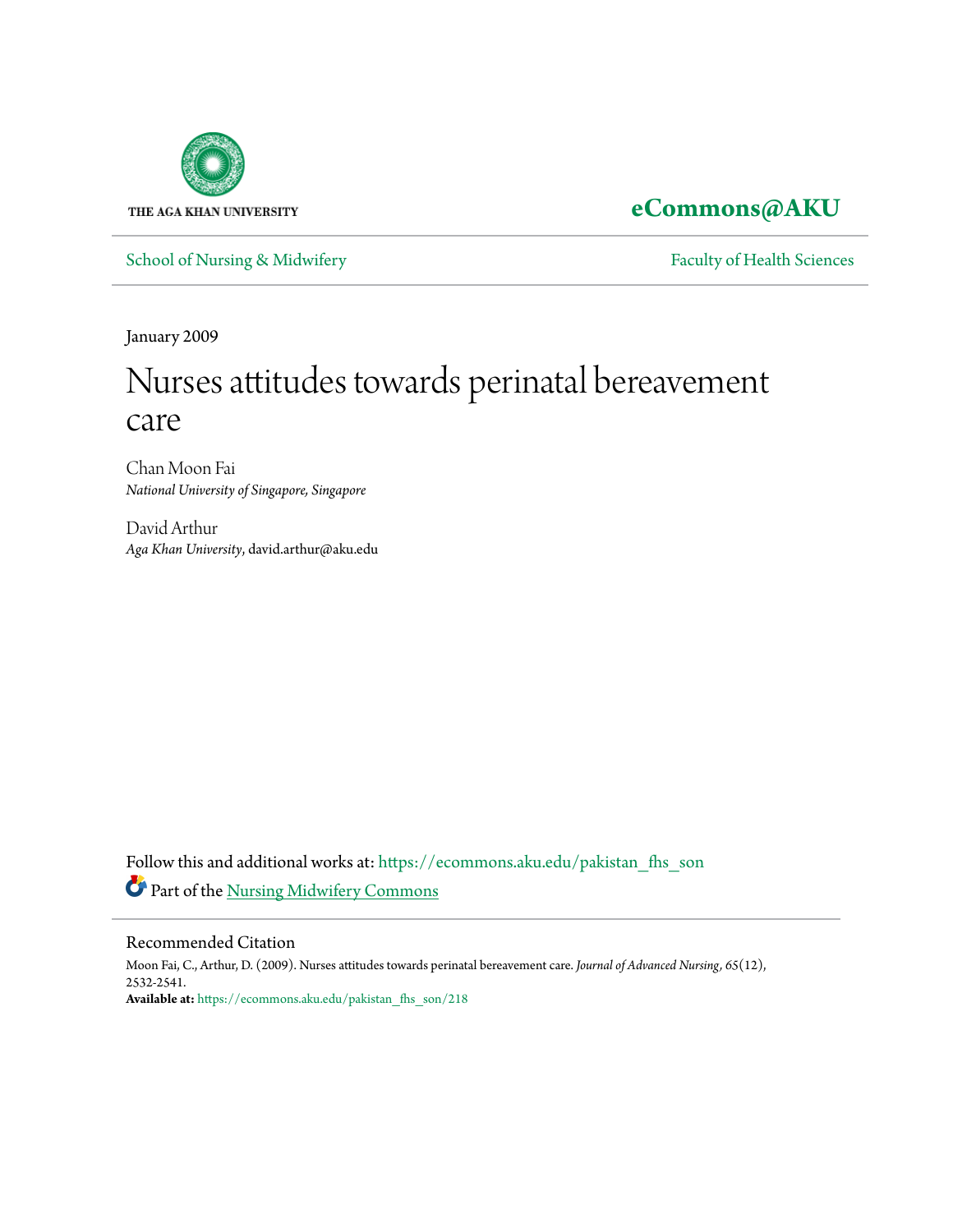# ORIGINAL RESEARCH

# Nurses' attitudes towards perinatal bereavement care

Moon Fai Chan & David Gordon Arthur

Accepted for publication 10 July 2009

Correspondence to: M. F. Chan: e-mail: nurcmf@nus.edu.sg

Moon Fai Chan PhD CStat Assistant Professor Alice Lee Centre for Nursing Studies, Yong Loo Lin School of Medicine, National University of Singapore, Singapore

David Gordon Arthur PhD RN Professor Alice Lee Centre for Nursing Studies, Yong Loo Lin School of Medicine, National University of Singapore, Singapore

CHAN M.F. & ARTHUR D.G. (2009) Nurses' attitudes towards perinatal bereavement care. Journal of Advanced Nursing 65(12), 2532–2541. doi: 10.1111/j.1365-2648.2009.05141.x

## Abstract

#### Title. Nurses' attitudes towards perinatal bereavement care.

Aim. This paper is a report of a study conducted to explore the factors associated with nurses and midwives' attitudes towards perinatal bereavement care.

Background. Caring for and supporting parents whose infant has died is extremely demanding, difficult and stressful. In some situations nurses may experience personal failure, feel helpless, and need to distance themselves from bereaved parents because they feel unable to deal with the enormity of the parental feelings of loss.

Method. A correlational questionnaire study using convenience sampling was carried out in Singapore in 2007 with 185 nurses/midwives in one obstetrics and gynaecology unit.

Results. Regression models showed that nurses/midwives with religious beliefs and those with more positive attitudes to the importance of hospital policy and training for bereavement care were statistically significantly more likely to have a positive attitude towards perinatal bereavement care. Nurses emphasized their need for increased knowledge and training on how to cope with bereaved parents and requested greater support from team members and the hospital.

Conclusion. Bereavement counselling education and preceptorship supervision are recommended to reduce this stressful experience, increase the confidence and expertise of novices, and lead to increased quality of care for bereaved parents.

Keywords: attitudes, hospital policy, midwives, nurses, perinatal bereavement care, religion

# Introduction

Perinatal loss is generally regarded as the most painful form of bereavement because it is unexpected, often sudden and sometimes unexplained (Chambers & Chan 2000). The general public often dismisses perinatal loss as not being true bereavement, and its traumatic potential has long been overlooked by clinicians and researchers [Stillbirth and

Neonatal Death Society (SANDS) 1991]. Psychiatric morbidity such as depression, anxiety disorders, and somatic symptoms has been closely associated with such loss (Hughes et al. 1999; Säflund et al. 2004). In addition, feelings of helplessness are common, and bereaved parents need care and support through sensitive handling and careful communication (Hughes et al. 1999; Gaze 2000). SANDS recommends that all community health practitioners supporting bereaved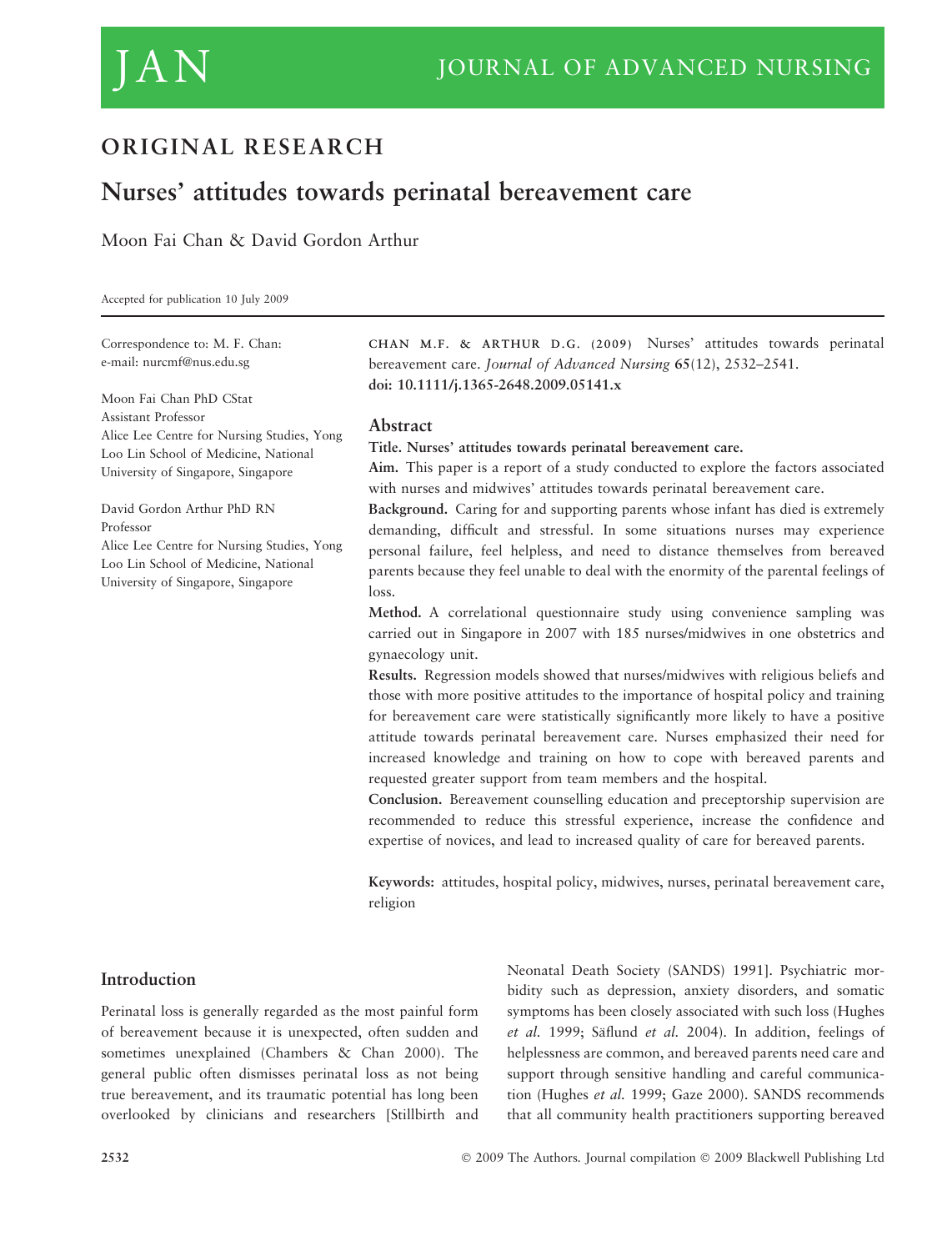parents should have access to basic, postbasic and in-service training to equip them to offer adequate care to such families (SANDS 1991). For many bereaved parents, the care that nursing staff provide may have a crucial effect on their response to such a death (Engler & Lasker 2000; Rowa-Dewar 2002). However, caring for and supporting parents whose infant has died is extremely demanding, difficult and stressful (Gensch & Midland 2000; Säflund et al. 2004), and in some situations nursing staff may experience personal failure because they feel helpless and unable to provide help (Robinson et al. 1999). Some nurses have commented that they need to distance themselves from bereaved parents because they feel unable to deal with the enormity of the parental feelings of loss (Paterson & Zderad 1988; Säflund et al. 2004). In addition, language or cultural barriers influence nurses' involvement in bereavement care (Engler et al. 2004).

#### Background

Nurses and midwives are often relied on to care for bereaved parents and families affected by these traumatic events, which are stressful for all involved (Black & Tufnell 2006), and are expected to interact with the bereaved in a supportive manner, regardless of whether they feel adequately prepared or disposed to do so (Cox & Briggs 2004). The theory of culture care diversity and universality was developed by Leininger (1997), and she emphasized that nurses should expand their thinking from a unicultural perspective to one that was multicultural, holistic, and comparative. Hence, because of the increasing need to work with families of divergent cultures, it is important for nurses to be familiar with the traditions and beliefs of others as well as what loss means to different individuals (Speck 1978; Gibson 1998). One of the culturally specific communication practices recommended for nurses when caring for bereaved family who are from Asia is speaking to the bereaved parent through a 'key person' (Engler et al. 2004). This person could be a respected or older person in the bereaved family. This, in turn, helps to develop positive attitudes; this can affect the quality of care provided (Gaze 2000; Birtwistle et al. 2002), for example by helping bereaved couples to cope with the grieving process and create healing memories.

In Asian countries, people treat death as a taboo subject (Yam et al. 2001; Ping et al. 2002), and attitudes towards bereavement are strongly influenced by the principles of Confucianism and Buddhism, which teach the importance, especially amongst men, of not crying or expressing negative emotion outside the family (Martinson 1998; Ping et al. 2002). The bereaved person often feels ashamed to show

grief, especially outside their family (Wu & Tseng 1985). Yet the pain of losing a young child is revealed in the Chinese saying 'The white head witnesses the death of the black head with great pain' (the older generation witnesses the death of the younger generation), and for those with strong traditional beliefs, the pain is compounded by their need to be stoic and not reveal their true feelings at the loss of an infant. For bereaved couples, this very often means avoiding any discussion of the death to 'protect' relatives such as their parents or siblings (Gao et al. 1996). In the family, the centre of Singapore culture, the wishes of the bereaved couple must be respected. As the family interaction pattern is determined by the hierarchical family structure, nurses have to be very prudent in their approach to minimize any extreme expression of public emotion and to avoid situations that may imperil the parents' relationship. Since Singaporeans often avoid open displays of emotion or discussion of their feelings, especially with people outside the family, nurses must be able to pick up on the subtle and non-verbal ways of expressing emotion (Yam et al. 2001; Ping et al. 2002). These issues complicate bereavement care and make it difficult for affected parents to seek help. Furthermore, studies have shown that Asian people very often present emotional problems as somatic complaints (Wu & Tseng 1985). As a result of these cultural values or traits, it may not be easy for bereaved parents to express their needs nor for nurses or midwives to provide adequate help in the bereavement process.

In the past 10 years, some hospitals in Singapore have developed perinatal bereavement support groups in which staff educate, counsel and support bereaved parents. The role of these groups is to offer support and care to bereaved couples and to facilitate their recovery as they go through the grieving process. However, previous studies have revealed that hospital-based bereavement support services focus mainly on sorrow and harm reduction for bereaved families but seldom explore the needs of healthcare professionals (Chan & Chow 1998; Chan et al. 2005).

In 2004, the Child Bereavement Support (CBS) (Singapore) (http://www.childbereavementsupport.org.sg/; http://www. childbereavementsupport.org.sg/resources.html) was formed by a group of bereaved parents and healthcare professionals to support bereaved parents and to educate healthcare professionals (CBS; http://www.childbereavementsupport. org.sg/). Their first book, Farewell, My Child, published in 2005, is a collection of stories of childrens' deaths with examples of how the parents coped, and it explains how giving support to each other is therapeutic. Other related publications have addressed personal stories, shared experiences, and given advice or support for bereaved families, but few have examined nurses and midwives' needs and the supports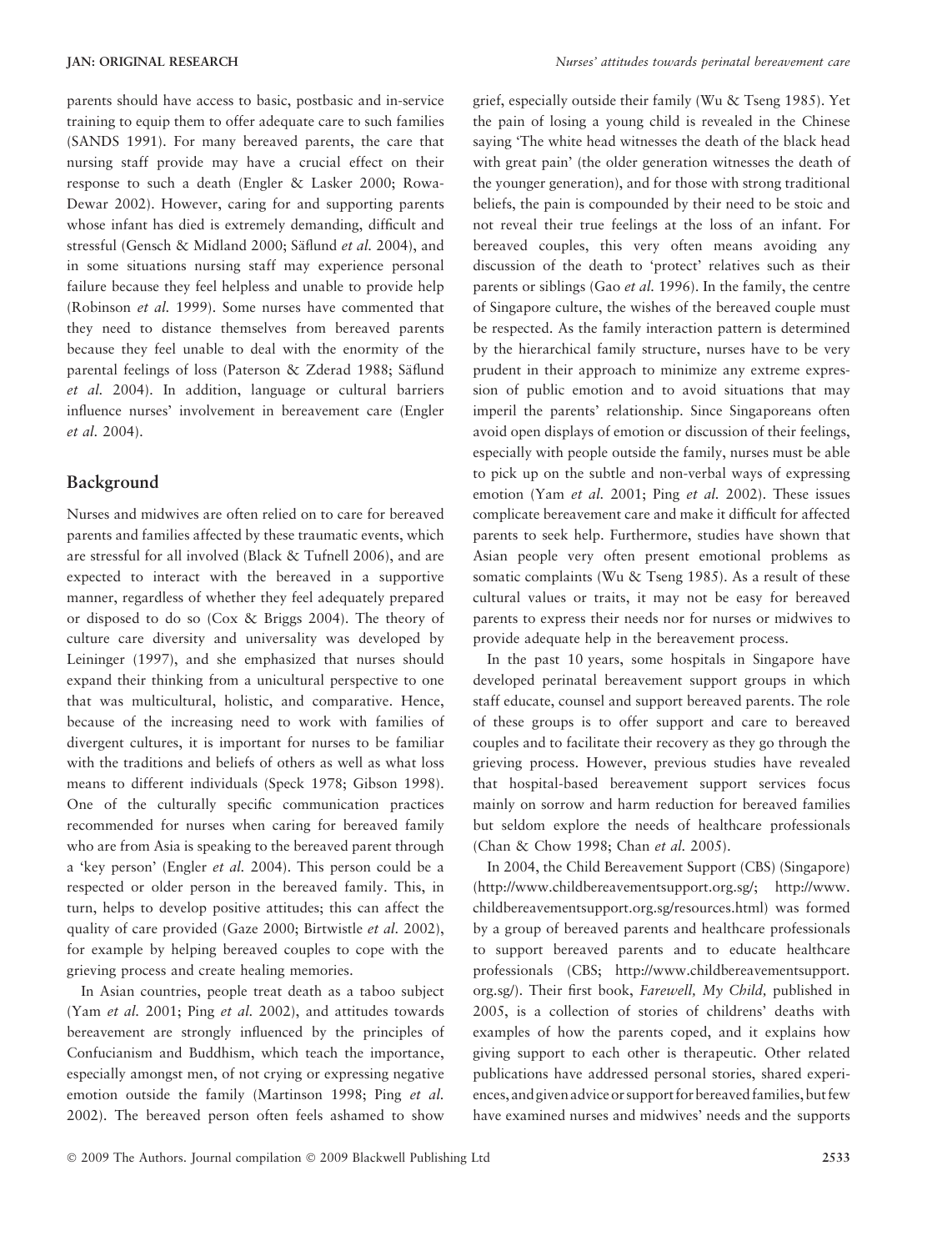necessary while providing perinatal bereavement care (CBS; http://www.childbereavementsupport.org.sg/resources.html).

Singaporean nurses/midwives work in a multi-cultural environment and are expected to understand the needs of Chinese, Malay and Indian patients, yet most of the literature is Eurocentric. To help nurses and midwives care for and support parents whose baby has died, and cope with their own feelings in this extremely demanding, difficult and stressful time, it is recommended that basic, postbasic and in-service education be provided (Gensch & Midland 2000). Special skills are needed to help bereaved parents, and after appropriate training it is logical to assume that nurses and midwives are better equipped to cope with perinatal bereavement (SANDS 1991). Typically, nurses receive little education to prepare them for dealing with the death of an infant or for assisting bereaved couples during and after this time (White et al. 2001; Engler et al. 2004). Szgalsky (1989) and Rybarik (1996) agreed that supportive and educational measures were necessary to help nurses in their work with bereaved people.

More recently, in a study in United States of America, Engler et al. (2004) found that nurses who had more experience and education related to bereavement were more comfortable providing this care. In addition, they found that language or cultural differences are influential factors in the level of nurses' involvement with bereaved families (Engler et al. 2004). In a study in Hong Kong, Yam et al. (2001) found that nurses felt ambivalent, helpless, and lacking knowledge and counselling skills in caring for dying infants and their bereaved families. In another study in Hong Kong, Chan et al. (2004) found that nurses' attitudes towards bereavement care were positively correlated with needs for training in bereavement care and support via hospital policies.

Hence, nursing models emphasize the importance of the assessment of bereaved families in a culturally sensitive manner and assist caregivers in increasing their effectiveness, overcoming cultural ignorance and coping better with their own grief responses (Leininger 1997; Keeney 2004). Much research has been conducted to investigate the needs and feelings of bereaved families and the care practices that are helpful to them, but there little information is available about the experience of, and factors affecting nurses' attitudes towards perinatal bereavement care.

#### The study

#### Aim

bereavement care. We addressed two research questions: (1) What are nurses and midwives' attitudes towards perinatal bereavement care? and (2) What factors are associated with nurses and midwives' attitudes towards bereavement care?

#### Design

This study was a correlational study. The power analysis of the study was based on the attitudes towards perinatal bereavement care. A multiple regression model was used and 4–5 covariates were expected in the model (Chan et al. 2004). With an expected squared multiple correlation of  $0.325$ , a sample size of 180 was required for the study to achieve 80% power at the 5% significance level (nQuery Advisor 2001).

#### Participants

Convenience sampling was chosen, and involved all nurses and midwives working in one obstetrics and gynaecology (O&G) unit in Singapore. The nurses working in the unit hold Enrolled or Registered Nurse qualifications and also a midwifery qualification.

#### Data collection

The data were collected in 2007 using a structured selfreport questionnaire. The questionnaire, was developed by Chan et al. (2004), proved valid and reliable in a study with Chinese nurses in Hong Kong. The instrument has three sections. Section 1 collects demographic data (i.e. age, education level, recent ranking and religious background), experience (i.e. personal grieving, handling grieving clients and years of work in the obstetrics and gynaecology unit) and training (i.e. midwifery and bereavement care). In the original version, section 2 comprised eight attitude statements formulated to measure nurses' attitudes towards bereavement care (factor 1), but two questions were removed because of their low factor loadings  $(0.24)$ , leaving a total of six questions for this study, and a high score indicates a positive and favourable attitude towards perinatal bereavement care. Section 3 was composed of two parts; the first comprised three statements used to evaluate nurses' attitudes towards the importance of hospital policy on perinatal bereavement (factor 2), with a high score indicating attitudes that are highly influenced by policy and a high demand for nurses with perinatal bereavement care training. The second part comprised four statements to evaluate nurses' attitudes towards the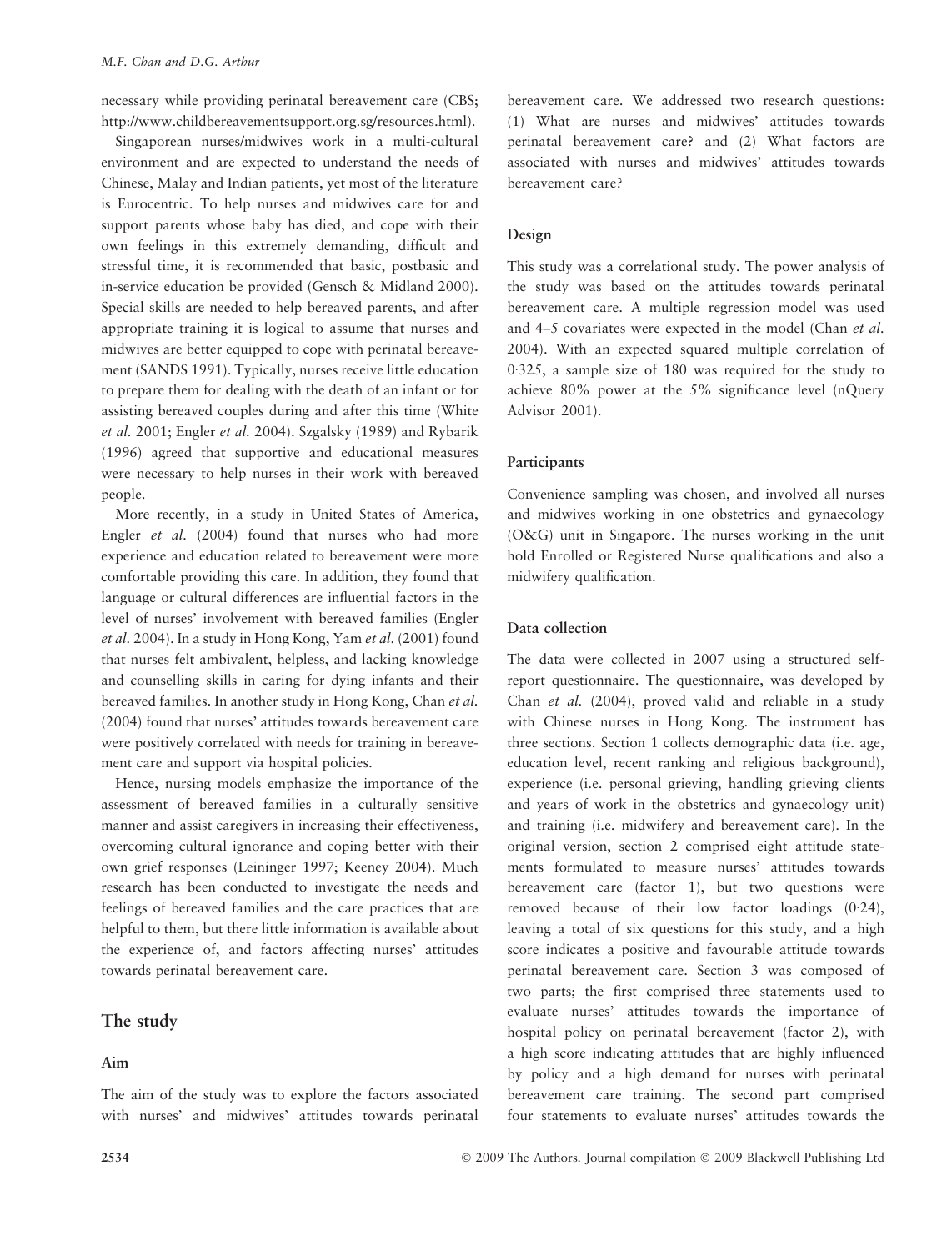importance of formal training to deal with perinatal bereavement care (factor 3). In section 3, nurses were asked to rank each item, in each section, on 6-point Likerttype scales: (0) Not applicable, (1) Very unimportant or completely disagree, to (5) Very important or completely agree. Exploratory factor analysis (Table 1) was conducted to establish the construct validity of the instrument and three factors were emerged that accounted for  $72.4\%$  of the variance, with  $52.3\%$ ,  $11.9\%$ , and  $8.2\%$  for factors 1, 2, and 3 respectively (KMO = 0.89,  $\chi^2 = 1618.2$ ,  $P \le 0.001$ ). Cronbach's alpha values for factor 1, 2, and 3 were  $0.85$ ,  $0.92$  and  $0.92$  respectively.

Ward managers were asked to deliver information sheets, consent forms and questionnaire to all nurses and midwives in their ward to explain the aim of the study. Participants were asked to complete and return the consent forms and anonymous questionnaires within 2 weeks for collection from two boxes placed in each unit by the research team. These procedures minimized the possibility of ward managers knowing who had or had not participated in the study.

#### Ethical considerations

The study was approved by the appropriate ethics committee.

#### Data analysis

Exploratory factor analysis was used to identify the factorial construct of the instrument, and Cronbach's alpha coefficients were used to examine the internal reliability of the factor structure, while descriptive statistics were used to examine participants' background variables. A normality test revealed that the attitude scores were not normally distributed therefore nonparametric tests were used for further analysis. Although most of the data were not normally distributed, but our data set was large ( $n = 185$ ) enough to presume that the data were normal. This assumption was based on the foundation of the central limit theorem that the cumulative distribution function of a variable will tends to be normal if its size was large (Spiegel 1992).

To examine which factors contributed to the attitude scores, bivariate analyses including Mann–Whitney U and

#### **Table 1** Factor analysis of responses ( $n = 185$ ) and comparison of responses on each item

| Factor                                                                                                           | Factor<br>loading | Cronbach's $\alpha^*$ | Score        |             |              |
|------------------------------------------------------------------------------------------------------------------|-------------------|-----------------------|--------------|-------------|--------------|
|                                                                                                                  |                   |                       | 1–2, $n$ (%) | $3, n\ (%)$ | 4–5, $n$ (%) |
| Factor 1: attitudes to perinatal bereavement care <sup>†</sup>                                                   |                   |                       |              |             |              |
| 1. I believe that the Grief Caring Programme can provide<br>psychological support to the bereaved couple         | 0.60              | 0.85                  | 2(1.1)       | 11(5.9)     | 172(930)     |
| 2. I agree that the 'Good-bye Baby' Parent Support Group<br>provides support to parents with similar experiences | 0.54              |                       | 3(1.6)       | 18(9.7)     | 164(88.6)    |
| 3. I respect the bereaved parent's feelings and needs                                                            | 0.81              |                       | 0(0.0)       | 3(1.6)      | 181(98.4)    |
| 4. I communicate with parents in a clear, sensitive and<br>honest manner                                         | 0.77              |                       | 1(0.5)       | 13(7.1)     | 169(92.3)    |
| 5. I agree that parents should be given time to grieve                                                           | 0.84              |                       | 1(0.5)       | $2(1-1)$    | 182(98.4)    |
| 6. All those involved in the care of bereaved parents should<br>be well-informed                                 | 0.69              |                       | 3(1.6)       | 8(4.3)      | 173(940)     |
| Factor 2: attitudes on the importance of hospital policy to bereavement care <sup><math>\ddagger</math></sup>    |                   |                       |              |             |              |
| 7. The unit should have a clear policy for the management<br>of bereavement                                      | 0.82              | 0.92                  | 2(1.1)       | 27(14.8)    | 153(84.1)    |
| 8. All staff involved should be well-informed about the<br>policy                                                | 0.85              |                       | 2(1.1)       | 15(8.2)     | 167(90.8)    |
| 9. All staff involved should understand the policy                                                               | 0.87              |                       | 1(0.5)       | 15(8.2)     | 167(91.3)    |
| Factor 3: attitudes to training for bereavement care <sup>‡</sup>                                                |                   |                       |              |             |              |
| 10. Joining a training programme on bereavement care                                                             | 0.78              | 0.92                  | 4 $(2.2)$    | 26(14.1)    | 154(83.7)    |
| 11. Participating in bereavement care                                                                            | 0.82              |                       | 5(2.7)       | 30(16.3)    | 149 $(810)$  |
| 12. Sharing experiences with colleagues and working as a<br>team                                                 | 0.84              |                       | 6 $(3.3)$    | 26(14.2)    | 151(82.5)    |
| 13. Seeking support when experiencing 'burnout'                                                                  | 0.75              |                       | 5(2.7)       | 17(9.2)     | 162(880)     |

\*Cronbach's alpha.

<sup>†</sup>Strongly agree (5), agree (4), uncertain (3), disagree (2), strongly disagree (1), not applicable (0).

<sup>‡</sup>Very important (5), important (4), uncertain (3), unimportant (2), very unimportant (1), not applicable (0).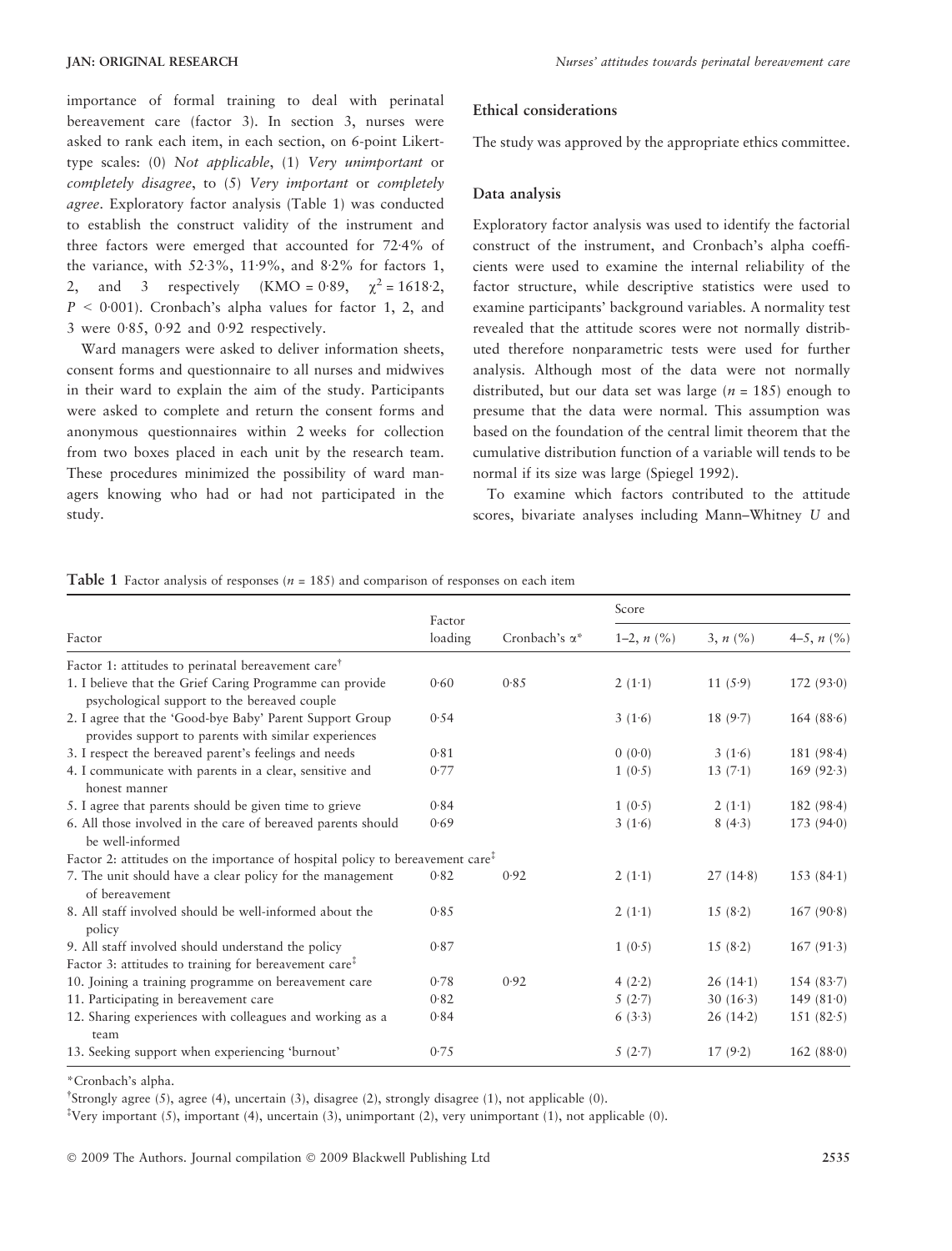Kruskal–Wills tests were used, while Spearman's correlation coefficient  $(r<sub>s</sub>)$  was used to examine the relationships among nurses' attitudes towards bereavement care, importance of hospital policy to bereavement care, and training for bereavement care. Although most of the data were not normally distributed, our data set was large ( $n = 185$ ) enough to presume that the data were normal. This assumption was based on the central limit theorem that the cumulative distribution function of a variable will tend to be normal if its size is large, e.g.  $n > 100$ . (Spiegel 1992).

A multiple regression (stepwise) model was used to identify which factors predicted attitude scores towards perinatal bereavement care, with the level of statistical significance set at  $P < 0.05$ .

#### Results

#### Participant demographics

Overall, 276 questionnaires were distributed and 185 (67% response rate) were returned within 2 weeks. Table 2 shows that there were 19 senior nurses/midwives  $(10.3\%)$  and  $160$ Enrolled/Registered Nurse/Midwives (87.0%). More than 42.0% ( $n = 77$ ) were aged 41 years or above,  $75.5\%$ ( $n = 138$ ) had a religious background and more than 53.0%  $(n = 98)$  had more than 11 years' experience in the O&G unit. Only 24.4% ( $n = 44$ ) held a Bachelor's degree in nursing, while the remainder were diploma or certificate holders. There were  $61.4\%$  ( $n = 113$ ) with experience in handling grieving clients, but  $\lt 25\%$  (*n* = 47) had taken a bereavement care course.

#### Attitudes towards perinatal bereavement care

Table 1 displays the frequencies of responses to items on attitudes towards bereavement care (statements 1–6). Most  $(n = 172, 93.0\%)$  strongly agreed/agreed that a grief counselling programme can provide psychological support for the bereaved couple,  $98.4\%$  ( $n = 182$ ) strongly agreed/ agreed that bereaved parents should be given time to grieve,  $94.0\%$  ( $n = 173$ ) strongly agreed/agreed that all those involved in the care of bereaved parents should be well-informed, and  $92.3\%$  ( $n = 169$ ) that staff should communicate with bereaved parents in a clear, sensitive and honest manner. However,  $11.3\%$  ( $n = 21$ ) disagreed/ were uncertain that the 'Good-bye Baby' Parent Support Group provides support for parents with such an experience, and  $5.9\%$  ( $n = 11$ ) disagreed/were uncertain that all involved in the care of bereaved parents should be wellinformed. The results, in general, showed that the majority had indicated a positive attitude towards perinatal bereavement care.

Three items (statements 7–9) were related to hospital policy support for bereavement practices (see Table 1) and 84.1% of respondents  $(n = 153)$  claimed that it is very important/important that there should be a clear policy for the management of bereavement care in the obstetric unit. Over 90% claimed that it was very important/important that

|  |  | Table 2 Participants demographics |
|--|--|-----------------------------------|
|--|--|-----------------------------------|

|                                                               | Total ( $n = 185$ ), |
|---------------------------------------------------------------|----------------------|
| Demographic                                                   | n (%)                |
| Age (years) $*$                                               |                      |
| $18 - 25$                                                     | 24(13.3)             |
| $26 - 30$                                                     | 28(15.5)             |
| $31 - 35$                                                     | 14 $(7.7)$           |
| $36 - 40$                                                     | 38 $(21.0)$          |
| $41+$                                                         | 77 $(42.5)$          |
| Ethnic group <sup>†</sup>                                     |                      |
| Chinese                                                       | 90(49.1)             |
| Malay                                                         | 44 $(24.0)$          |
| Indian                                                        | 35(19.1)             |
| Other (e.g. European, American)                               | 14 $(7.7)$           |
| Staff grade <sup><math>\ddagger</math></sup>                  |                      |
| Nursing/midwifery student                                     | 5(2.7)               |
| Enrolled Nurse/Registered Nurse/Midwife                       | 160(870)             |
| Senior nurse/midwife                                          | 19(10.3)             |
| Educational level <sup>§</sup>                                |                      |
| Diploma or below                                              | 136(75.6)            |
| Bachelor or above                                             | 44 $(24.4)$          |
| Experience in obstetrics and gynaecology <sup>‡</sup> (years) |                      |
| < 5                                                           | 48 $(26.1)$          |
| $5 - 10$                                                      | 38(20.7)             |
| $11+$                                                         | 98(53.3)             |
| Midwifery training <sup>†</sup>                               |                      |
| Yes                                                           | 84(45.9)             |
| No                                                            | 99(54.1)             |
| Religious beliefs <sup>†</sup>                                |                      |
| Yes                                                           | 138(75.5)            |
| No                                                            | 46 $(25.0)$          |
| Personal grieving experiences <sup>†</sup>                    |                      |
| Yes                                                           | 116 $(63.4)$         |
| No                                                            | 67(36.6)             |
| Taken training/courses related to bereavement care*           |                      |
| Yes                                                           | 47 $(25.5)$          |
| $\rm No$                                                      | 137(74.5)            |
| Past experience in handling grieving parents <sup>1</sup>     |                      |
| Yes                                                           | $113(61-4)$          |
| No                                                            | 71 $(38.6)$          |

\*Four missing data.

- Two missing data.

One missing data.

§ Five missing data.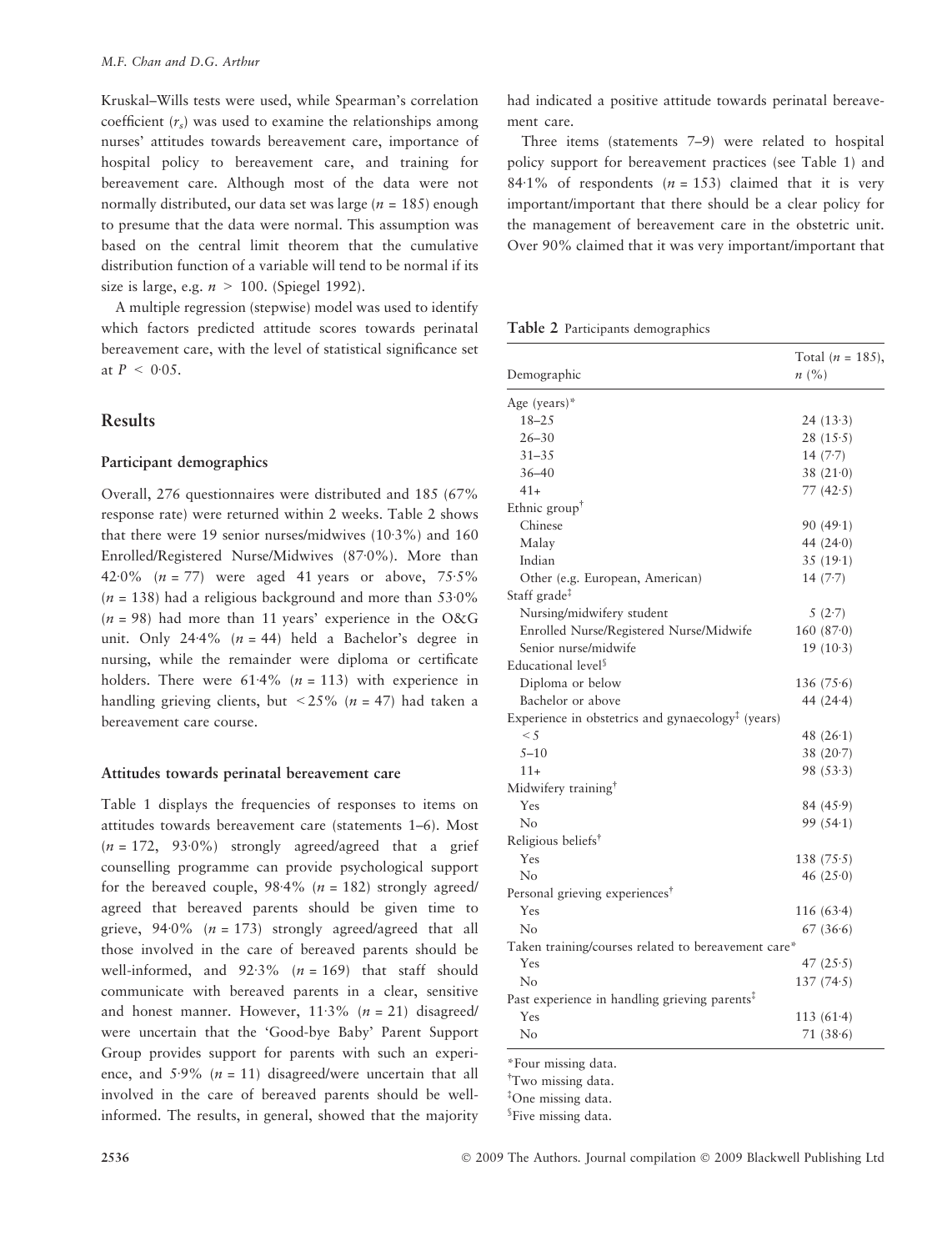they should be well-informed  $(n = 167)$  and the policy understood by all staff  $(n = 167)$ .

Four items (statements 10–13) reflected the need for formal education in grief counselling (see Table 1). More than 82% percent said that they would share experiences  $(n = 151)$  with their colleagues and seek support when feeling 'burnout'  $(n = 162)$ , while 83.7%  $(n = 154)$ replied that it was very important/important to have opportunities to join a training programme on bereavement care.

# Factors associated with attitudes towards perinatal bereavement care

To determine which factors might be associated with respondents' attitudes towards bereavement care, a multi-

Table 3 Univariate comparison of attitudes towards bereavement care scores by demographics

| Demographic                                                                         | $\boldsymbol{n}$ | Mean $\pm$ sp  | Statistics | P value      |
|-------------------------------------------------------------------------------------|------------------|----------------|------------|--------------|
| Age (years) <sup>†</sup>                                                            |                  |                |            |              |
| $\leq$ 25                                                                           | 24               | $26.0 \pm 2.8$ | $11-2$     | $0.025*$     |
| $26 - 30$                                                                           | 28               | $25.9 \pm 3.2$ |            |              |
| $31 - 35$                                                                           | 14               | $28.1 \pm 2.0$ |            |              |
| $36 - 40$                                                                           | 38               | $27.5 \pm 3.1$ |            |              |
| >41                                                                                 | 77               | $26.9 \pm 3.5$ |            |              |
| Staff grade <sup>†</sup>                                                            |                  |                |            |              |
| Nursing/midwifery student                                                           | 6                | $26.8 \pm 2.5$ | 8.8        | $0.008**$    |
| Enrolled Nurse/Registered Nurse/Registered Midwife                                  | 291              | $26.5 \pm 2.4$ |            |              |
| Senior nurse/midwife                                                                | 26               | $28.0 \pm 2.2$ |            |              |
| Ethnic group <sup>†</sup>                                                           |                  |                |            |              |
| Chinese                                                                             | 90               | $26.5 \pm 3.0$ | 5.0        | 0.169        |
| Malay                                                                               | 44               | $26.7 \pm 4.2$ |            |              |
| Indian                                                                              | 35               | $27.3 \pm 2.4$ |            |              |
| Other (e.g. European, American)                                                     | 14               | $28.3 \pm 2.1$ |            |              |
| Education level <sup>#</sup>                                                        |                  |                |            |              |
| Diploma or below                                                                    | 136              | $26.7 \pm 2.9$ | 2626.5     | 0.218        |
| Bachelor or above                                                                   | 44               | $26.9 \pm 4.2$ |            |              |
| Experience in obstetrics and gynaecology (years) <sup>†</sup>                       |                  |                |            |              |
| < 5                                                                                 | 48               | $26.6 \pm 2.8$ | 8.61       | $0.014*$     |
| $5 - 10$                                                                            | 38               | $25.9 \pm 3.1$ |            |              |
| $11+$                                                                               | 98               | $27.3 \pm 3.4$ |            |              |
| Midwifery training <sup>#</sup>                                                     |                  |                |            |              |
| Yes                                                                                 | 84               | $27.3 \pm 2.8$ | 3680.5     | 0.175        |
| No                                                                                  | 99               | $26.5 \pm 3.5$ |            |              |
| Religious beliefs <sup>‡</sup>                                                      |                  |                |            |              |
| Yes                                                                                 | 138              | $27.2 \pm 3.2$ | $2271 - 0$ | $0.003**$    |
| No                                                                                  | 46               | $25.8 \pm 3.1$ |            |              |
| Personal grieving experiences <sup>‡</sup>                                          |                  |                |            |              |
| Yes                                                                                 | 116              | $27.2 \pm 3.3$ | $3089 - 0$ | $0.019*$     |
| N <sub>o</sub>                                                                      | 67               | $26.3 \pm 3.0$ |            |              |
| Taken training/courses related to bereavement care <sup>‡</sup>                     |                  |                |            |              |
| Yes                                                                                 | 47               | $27.7 \pm 2.4$ | $2573 - 0$ | $0.037*$     |
| No                                                                                  | 137              | $26.6 \pm 3.4$ |            |              |
| Past experience in handling grieving parents <sup>‡</sup>                           |                  |                |            |              |
| Yes                                                                                 | 113              | $27.3 \pm 3.3$ | 2946.5     | $0.002**$    |
| No                                                                                  | $71\,$           | $26.1 \pm 2.9$ |            |              |
| Attitudes on importance of hospital policy to bereavement care <sup>§</sup> , $r_s$ | 184              |                | 0.56       | ${}<0.001**$ |
| Attitudes to training for bereavement care <sup>§</sup> , $r_s$                     | 184              |                | 0.59       | $0.001**$    |

- Kruskal–Wallis.

Mann–Whitney U-test.

§ Spearman coefficient.

Statistically significant at \*P < 0.05; \*\*P < 0.01; NA, not available.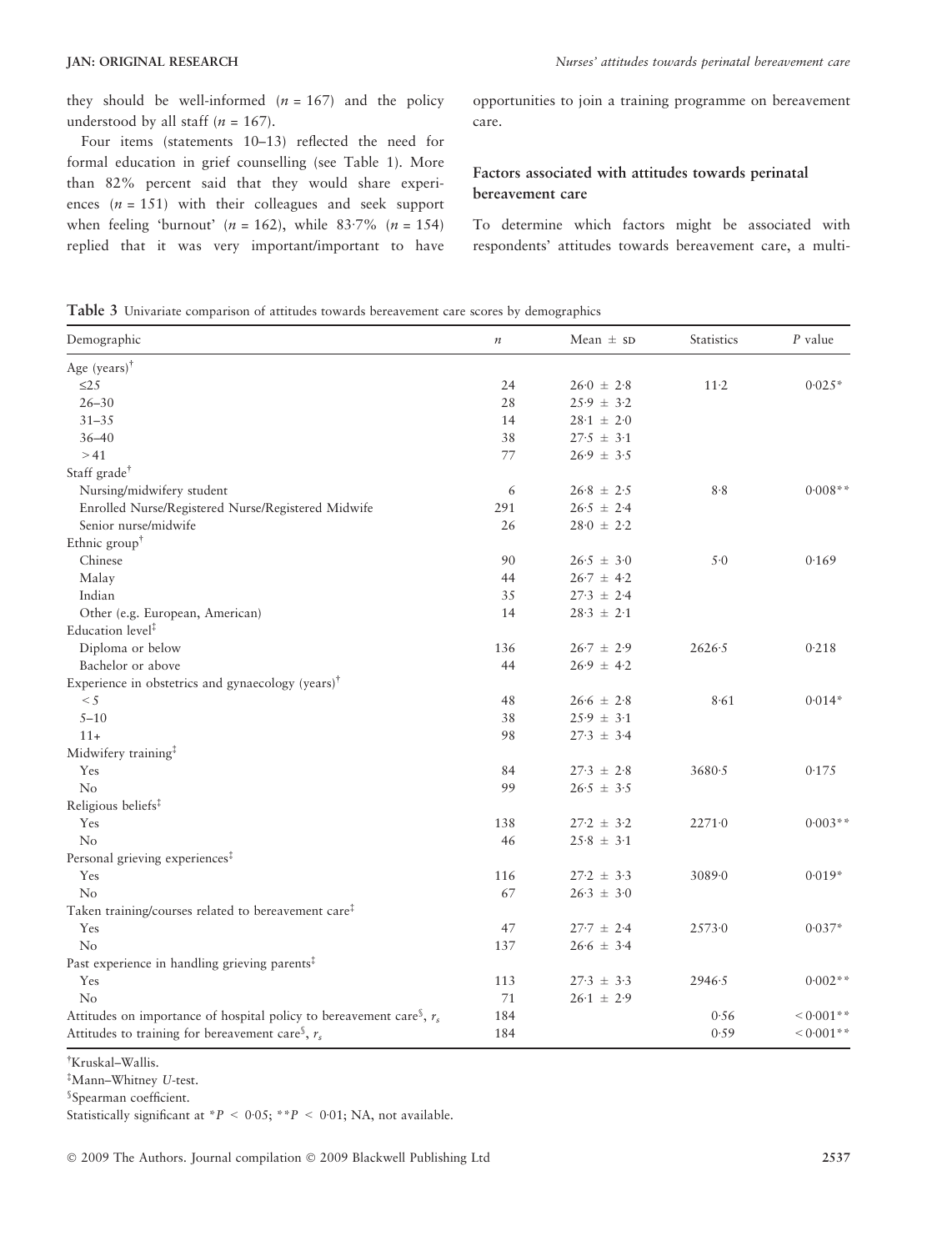variate analysis was performed. First, a bivariate analysis (see Table 3) revealed statistically significant differences between the factors of age  $(P = 0.025)$ , recent ranking  $(P = 0.008)$ , experiences in O&G  $(P = 0.014)$ , religious beliefs  $(P = 0.003)$ , personal grieving experiences  $(P = 0.019)$ , having taken bereavement care training/courses ( $P = 0.037$ ) and past experiences in handling grieving parents ( $P = 0.002$ ) compared with attitude scores towards bereavement care. Statistically significant positive correlations were found between attitude scores towards bereavement care and attitudes towards the importance of hospital policy  $(P < 0.001)$  and training for bereavement care  $(P < 0.001)$ .

Second, a multiple regression (stepwise) analysis was used to identify a model to predict attitude scores towards bereavement care (see Table 4). The results showed that those having religious orientation (Beta =  $1.12$ ,  $P = 0.010$ ) and more positive attitudes towards the importance of hospital policy (Beta =  $0.42$ ,  $P < 0.001$ ) and training for bereavement care (Beta =  $0.46$ ,  $P < 0.001$ ) were statistically significantly more likely to have a positive attitude towards bereavement care. This model had a good fit  $(F = 41.8$ ,  $P < 0.001$ ), with an adjusted  $R^2$  of 42.0%.

# **Discussion**

While some important findings emerged which help inform future educational and clinical directions, some limitations should be mentioned First, the homogeneity of the sample introduces systematic bias as they were from one hospital, the majority were Chinese, and their educational level was diploma or below. Thus, generalization of the findings to the entire population of interest should be made with caution and future studies should be based on sufficient sample sizes from more hospitals. Further, based on our findings from the regression model, power analysis suggested that a sample size of approximately 366 was required to achieve 80% power and a 5% level of statistical significance. Second, we used a self-report questionnaire, which may have caused response bias (Polit & Hungler 1995). For example, under some circumstances, socially desirable responses might result in responses appearing more normal or acceptable to the researcher. Third, bereaved parents were not surveyed, and so no comparisons between nurses' and parents' perceptions can be made. Finally, we recommend that a qualitative study using individual or focus group interviews should be carried out to explore the cultural subtleties of Singapore's three main cultural groups and the meaning of perinatal bereavement care for nurses.

This study paves the way for a more systematic study of perinatal bereavement care among nurses in Singapore as caring for bereaved parents clearly has a powerful impact. Our findings confirm the need for improved communication skills and greater support from team members. This is supported by previous researchers who have likewise suggested that psychological and emotional support for nurses is necessary to enable them to support bereaved parents (Gardner 1999; Birtwistle et al. 2002; Chan et al. 2004). Supportive care practices for nurses should be established, understood, and practised by all members of the perinatal care team (Beem et al. 1998; Birtwistle et al. 2002; Black & Tufnell 2006).

In Singapore, three cultures (Chinese, Malay and Indian) involve many traditional rituals conducted during the grieving process that can facilitate the acceptance of death. In Singapore Chinese people, believe that the natural extension of a 'good death' connotes a combination of life accomplishments and death without suffering. In Chinese culture, death without suffering means death without pain or physical

| Singapore ( $n = 185$ ) |                   |                 |       |  |
|-------------------------|-------------------|-----------------|-------|--|
| Beta                    | $ t $ -statistics | P value         | VIF   |  |
| 12.60                   | 9.72              | $< 0.001$ **    |       |  |
|                         |                   |                 |       |  |
| $1-12$                  | 2.60              | $0.010*$        | 1.001 |  |
|                         |                   |                 |       |  |
| 0.42                    | 3.57              | $\leq 0.001**$  | 1.716 |  |
|                         |                   |                 |       |  |
| 0.46                    | 5.51              | $\leq 0.001$ ** | 1.714 |  |
|                         | 0.42              |                 |       |  |
|                         | 41.83             | $\leq 0.001$ ** |       |  |
|                         |                   |                 |       |  |

Table 4 Multiple (stepwise) regression model on nurses and midwives' attitudes towards bereavement care by factors

Statistically significant at  $P < 0.05$ ;  $P < 0.01$ .

VIF, variance inflation factor, a higher value meaning more dependent on other factors.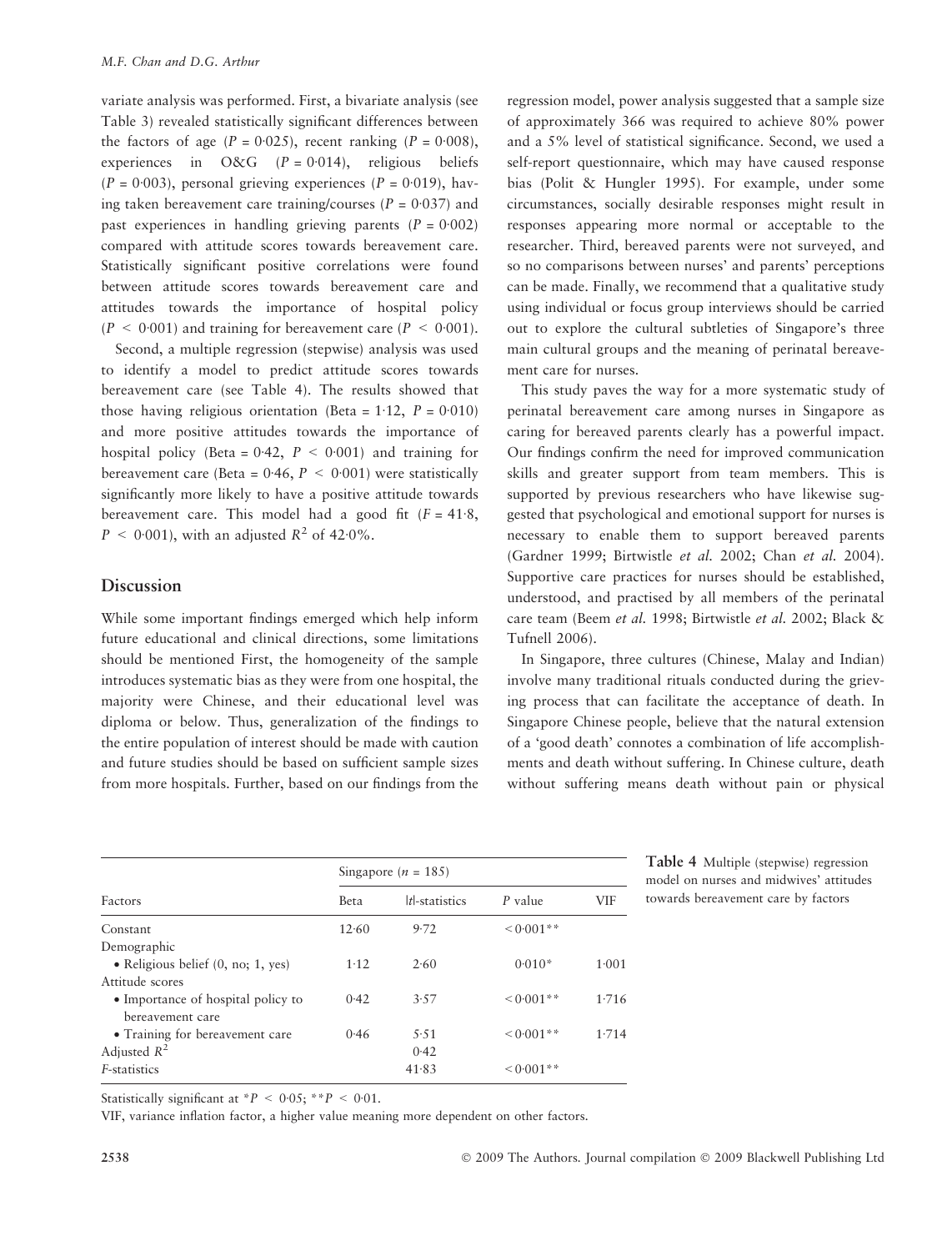#### What is already known about this topic

- When nurses or midwives provide bereavement care, negative attitudes may distract from the provision of good care, whilst positive attitudes can help bereaved couples to cope with the grieving process.
- Much research has been conducted to investigate the needs and feelings of bereaved families and the care practices that are helpful to them, but there is little mention of the needs and feelings of the nurses who care for them.

### What this paper adds

- Nurses and midwives had a very positive attitude towards perinatal bereavement care.
- Almost all viewed their level of knowledge and understanding of grief counselling as insufficient and only  $25.5%$  had taken courses related to bereavement care.
- The goal of quality bereavement care can only be achieved when nurses' education and training needs are addressed.

### Implications for practice and/or policy

- Nursing educators should include perinatal bereavement care in nursing or midwifery curricula and provide experience in clinical practice and this should be reinforced by staff development workshops in the hospitals.
- Nurses and midwives with appropriate education and skills should carry out perinatal bereavement care as part of their regular practice and appreciate the importance of referral when appropriate.

struggle (Hsu 1983). Infant loss violates the definition of a good death because it is coloured by early ending and physical deformation. Such cultural norms, which promote the importance of family continuity in achieving wholeness and good deaths, serves to punish mothers who fail to carry out their childbearing responsibilities. To our knowledge, no research has been carried out to recognize the experiences of Singaporean nurses/midwives, many of whom do not know the meaning of such rituals despite following them blindly; this especially concerns coping strategies and interpretation of feelings towards perinatal bereavement care in different ethnic groups. Thus, research in this area could be an important step towards understanding the bereavement process and opening up cross-cultural dialogue about it. Students and junior nurses/midwives in the O&G unit need the guidance of more experienced colleagues to be able to give effective bereavement care and learn strategies to avoid negative experiences. Mentoring by preceptors would provide a more educational and less stressful experience, increase the confidence and expertise of novices, and lead to increased quality of care for bereaved families.

For Singaporean nurses and midwives, religious belief was a factor affecting their attitudes towards bereavement care and this implies that education programmes about different religions and religious practices and referral opportunities should be considered. A systematic review conducted by Rowa-Dewar (2002) has shown no overall benefit from interventions among bereaved parents, except for highly distressed mothers whose psychological symptoms and marital dysfunction were statistically significantly reduced. Applied to practice, her findings suggest that some bereaved parents will benefit from a specific bereavement support programme. Therefore, undergraduate and ongoing education is necessary for staff, although in general most participants had a positive respect for bereaved parents' feelings and needs, and agreed that they should be given time to grieve. Respondents also believed that nurses working in the unit should be well- informed, with a clear policy for the management of bereavement, and given information that would help bereaved parents make plans and decisions for themselves. Some bereaved parents have felt that the care provided by nursing staff could also make them powerless (Paterson & Zderad 1988; Chambers & Chan 2000), and this phenomenon may occur when the focus is on symptoms or parts of the problem rather than on the whole person. Being treated as an object in this way can make parents keep their thoughts to themselves or lead them to feel that nursing staff were neglecting their thoughts, all of which may lead to insecurity and discouragement (Lundqvist et al. 2002).

# Conclusion

Our findings support earlier reports that support and education are necessary to help nurses in their work with bereaved families. Bereavement counselling education and preceptorship supervision are recommended to reduce this stressful experience, increase the confidence and expertise of novices, and lead to increased quality of care for bereaved parents.

#### Acknowledgement

The authors would like to thank for the advices of Ms Paulin Koh, Assistant Director, Division of Nursing of the KK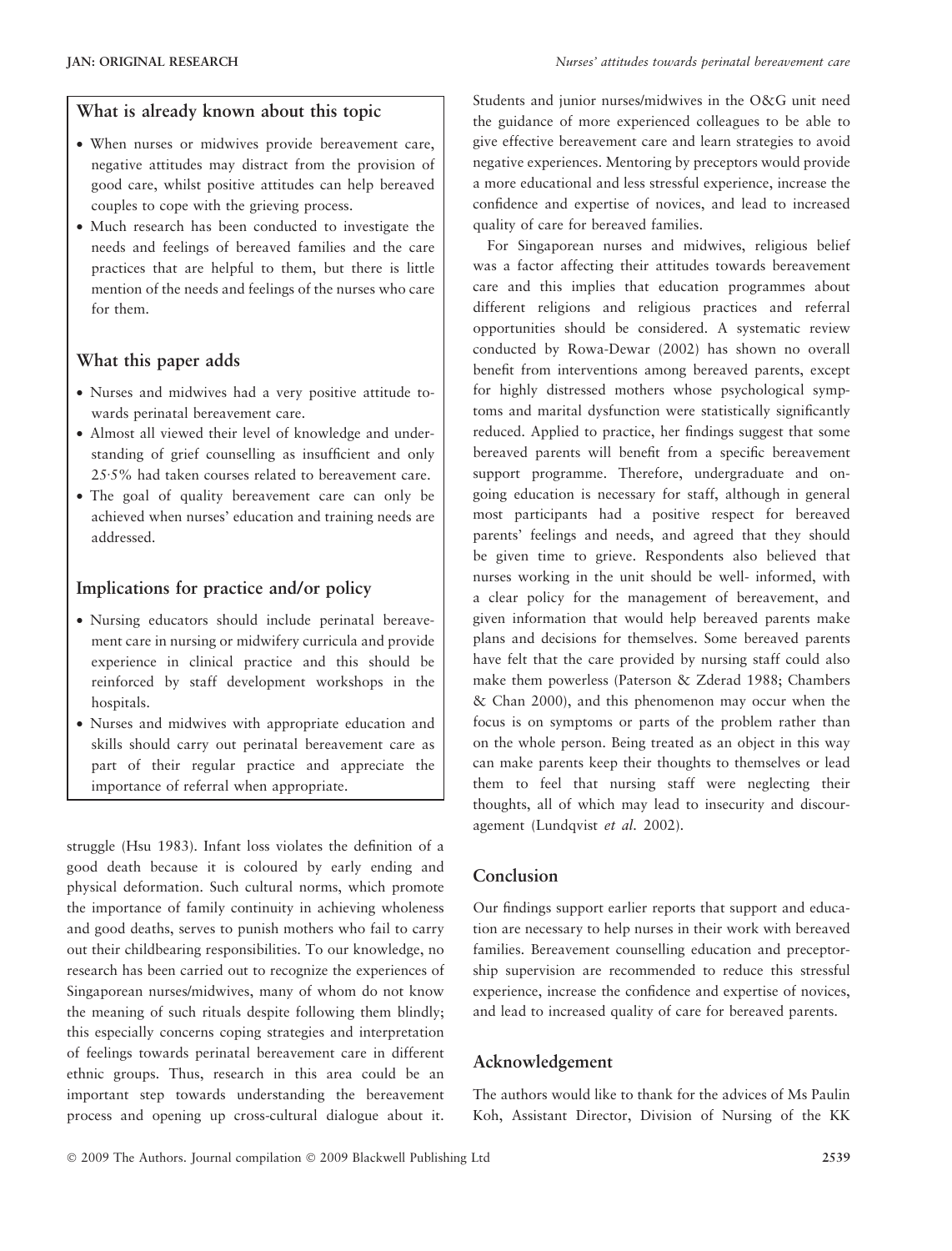hospital, and the nurses/midwives in the KK hospital who volunteered to participate in this study.

# Funding

This research received no specific grant from any funding agency in the public, commercial, or not-for-profit sectors.

# Conflict of interest

No conflict of interest has been declared by the authors.

# Author contributions

MFC was responsible for the study conception and design; performed the data analysis; and provided statistical expertise. DGA performed the data collection. MFC and DGA were responsible for the drafting of the manuscript; made critical revisions to the paper for important intellectual content.

# References

- Beem E.E., Eurelings-Bontekoe E.H.M., Cleiren M.P.H.D. & Garssen B. (1998) Workshops to support the bereavement process. Patient Education and Counseling 34, 53–62.
- Birtwistle J., Paynes S., Smith P. & Kendrick T. (2002) The role of the district nurse in bereavement support. Journal of Advanced Nursing 38(5), 467–478.
- Black D. & Tufnell G. (2006) When is counseling indicated after a major traumatic life event? Current Paediatrics 16, 464–471.
- Chambers H.M. & Chan F.J. (2000) Support for Women/Families After Peri-Natal Death. (Cochrane Review), Issue 1. The Cochrane Library, Oxford. Update Software.
- Chan C. & Chow A. (1998) An indigenous psycho-educational counseling group for Chinese bereaved family members. Hong Kong Journal of Social Work 32(1), 1–26.
- Chan M.F., Chan S.H. & Day M.C. (2004) A pilot study on nurses' attitudes towards perinatal bereavement support: a cluster analysis. Nurse Education Today 24, 202–210.
- Chan C.L.W., Chow A.Y.M., Ho S.M.Y., Tsui Y.K.Y., Tin A.F., Koo B.W.K. & Koo E.W.K. (2005) The experience of Chinese bereaved persons: a preliminary study of meaning making and continuing bonds. Death Studies 29, 923–947.
- Cox E. & Briggs S. (2004) Disaster nursing: new frontiers for critical care. Critical Care Nurse 24(3), 16–22.
- Engler A.J. & Lasker J.N. (2000) Predictors of maternal grief in the year after a newborn death. Illness, Crisis & Loss 8(3), 227– 243.
- Engler A.J., Cusson R.M., Brockett R.T., Cannon-Heinrich C., Goldberg M.A., West M.G. & Petow W. (2004) Neonatal staff and advanced practice nurses' perceptions of bereavement/end-of-life care of families of critically ill and/or dying infants. American Journal of Critical Care 13(6), 489–498.
- Gao G., Ting-Toomey S. & Gudykunst W.B. (1996) Chinese communication process. In The Handbook of Chinese Psychology (Bond M.H., ed.), Oxford University Press, Hong Kong, pp. 280– 293.
- Gardner J.M. (1999) Perinatal death: uncovering the needs of midwives and nurses and exploring helpful interventions in the United States, England, and Japan. Journal of Transcultural Nursing 10, 120–130.
- Gaze H. (2000) Breaking the silence. Community Practitioner 73(3), 504–505.
- Gensch B.K. & Midland D. (2000) When a baby dies: a standard of care. Illness, Crisis & Loss 8, 286-295.
- Gibson M. (1998) Order from Chaos. Responding to Traumatic Events, revised edn. Ventura Press, Birmingham.
- Hsu F.L.K. (1983) Chinese kinship and Chinese behavior. In Rugged Individualism Reconsidered (Hsu F.L.K., ed.), University of Tennessee Press, Knoxville, pp. 246–389.
- Hughes P., Turton P. & Evans C. (1999) Stillbirth as a risk factor for depression and anxiety in subsequent pregnancies – a cohort study. British Medical Journal 318, 1721–1724.
- Keeney G.B. (2004) Disaster preparedness: what do we do now? Journal of Midwifery & Women's Health 49(4)Suppl. 1, 2-6.
- Leininger M. (1997) Overview of the theory of culture care with the ethnonursing research method. Journal of Transcultural Nursing 8(2), 32–52.
- Lundqvist A., Nilstun T. & Dykes A.K. (2002) Both empowered and powerless: mothers' experiences of professional care when their newborn dies. BIRTH 29(3), 192–199.
- Martinson I.M. (1998) Funeral rituals in Taiwan and Korea. Oncology Nursing Forum 25(10), 1756–1760.
- Paterson J.G. & Zderad L.T. (1988) Humanistic Nursing, 2nd edn. National League for Nursing, New York.
- Ping S.L., Chan Q.H.C. & Lee T.F.D. (2002) Use of a bereavement service among suddenly bereaved familiers in Hong Kong. Journal of Clinical Nursing 11, 289–290.
- Polit D.F. & Hungler B.P. (1995) Nursing Research: Principles and Methods, 5th edn. Lippincott, Philadelphia, PA.
- nQuery Advisor (2001) Statistical Solutions. nQuery Advisor, Belfast, North Ireland.
- RobinsonM.,BakerL.&NackerudL.(1999)Therelationshipbetween attachment theory and perinatal loss. Death Studies 23, 257–270.
- Rowa-Dewar N. (2002) Do interventions make a difference to bereaved parents? A systematic review of controlled studies. International Journal of Palliative Nursing 8(9), 452–457.
- Rybarik F. (1996) What communications skills are most helpful with families grieving a perinatal loss? How can I express my concern while providing appropriate care? AWHONN Voice 4(6), 2.
- Säflund K., Sjögren B. & Wredling R. (2004) The role of caregivers after a stillbirth: views and experiences of parents. Birth 31(2), 132–137.
- Speck P. (1978) Loss and Grief in Medicine. Balliere Tindall, London.
- Spiegel M.R. (1992) Theory and Problems of Probability and Statistics. McGraw-Hill, New York, pp. 112–113.
- Stillbirth and Neonatal Death Society (SANDS) (1991) Miscarriage, Stillbirth and Neonatal Death: Guidelines for Professionals. SANDS, London.
- Szgalsky J. (1989) Perinatal death, the family, and the role of the health professional. Neonatal Network 8(2), 15–19.